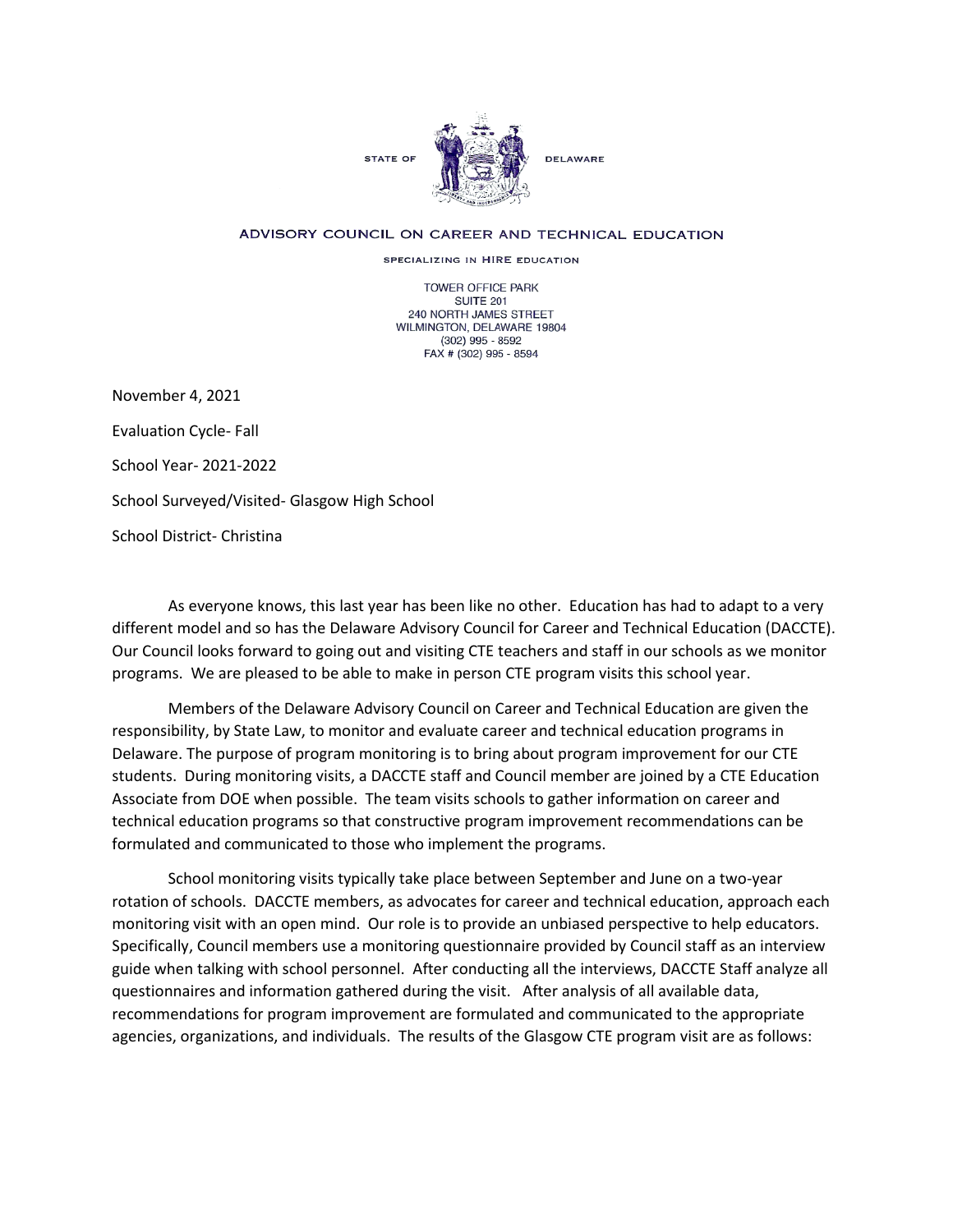• 6 teachers completed the survey and were interviewed.

| Survey/Interview<br>Question                                                                   | Data shows<br>this area is<br>being met | Data shows<br>this area<br>needs more<br>focus | Data is<br>inconclusive | <b>Notes</b>                        |
|------------------------------------------------------------------------------------------------|-----------------------------------------|------------------------------------------------|-------------------------|-------------------------------------|
| Pathways have                                                                                  |                                         |                                                |                         |                                     |
| sequenced courses                                                                              |                                         |                                                |                         |                                     |
| Pathways are approved<br>through DOE                                                           |                                         |                                                |                         |                                     |
| English, Math, Science,<br>Social Studies Integration<br>into CTE coursework                   |                                         |                                                |                         |                                     |
| <b>Facilities</b>                                                                              |                                         |                                                |                         |                                     |
| <b>Instructional Supplies</b><br>and Materials                                                 |                                         |                                                |                         |                                     |
| <b>Instructional Equipment</b><br>and Technical Support                                        |                                         |                                                |                         | <b>Technical support</b><br>issues. |
| Advisory Committee in<br>place and supporting CTE<br>programs                                  |                                         |                                                |                         |                                     |
| CTSO available and<br>participating in Local,<br>State, Regional, and<br><b>National Level</b> |                                         |                                                |                         |                                     |
| <b>Work-Based Learning</b><br>Opportunities                                                    |                                         |                                                |                         |                                     |
| Pathways prepare<br>students for entry level<br>positions after HS<br>(credentialing, etc.)    |                                         |                                                |                         |                                     |
| Career Pathway<br><b>Selection Process</b>                                                     |                                         |                                                |                         |                                     |
| <b>Education Plans contain</b><br>Career Pathways                                              |                                         |                                                |                         | Surveys evenly<br>divided           |
| Programs receive<br>Federal/State funding<br>(Perkins/509)                                     |                                         |                                                |                         | Staff report<br>receiving funding.  |
| <b>Budget</b><br>Availability/Development                                                      |                                         |                                                |                         | Unknown<br>amounts                  |
| 3 Year Budget/Long<br><b>Terms Planning</b>                                                    |                                         |                                                |                         | Suggest teachers<br>more involved.  |
| Demographics of<br>classroom represent<br>demographics of school                               |                                         |                                                |                         |                                     |